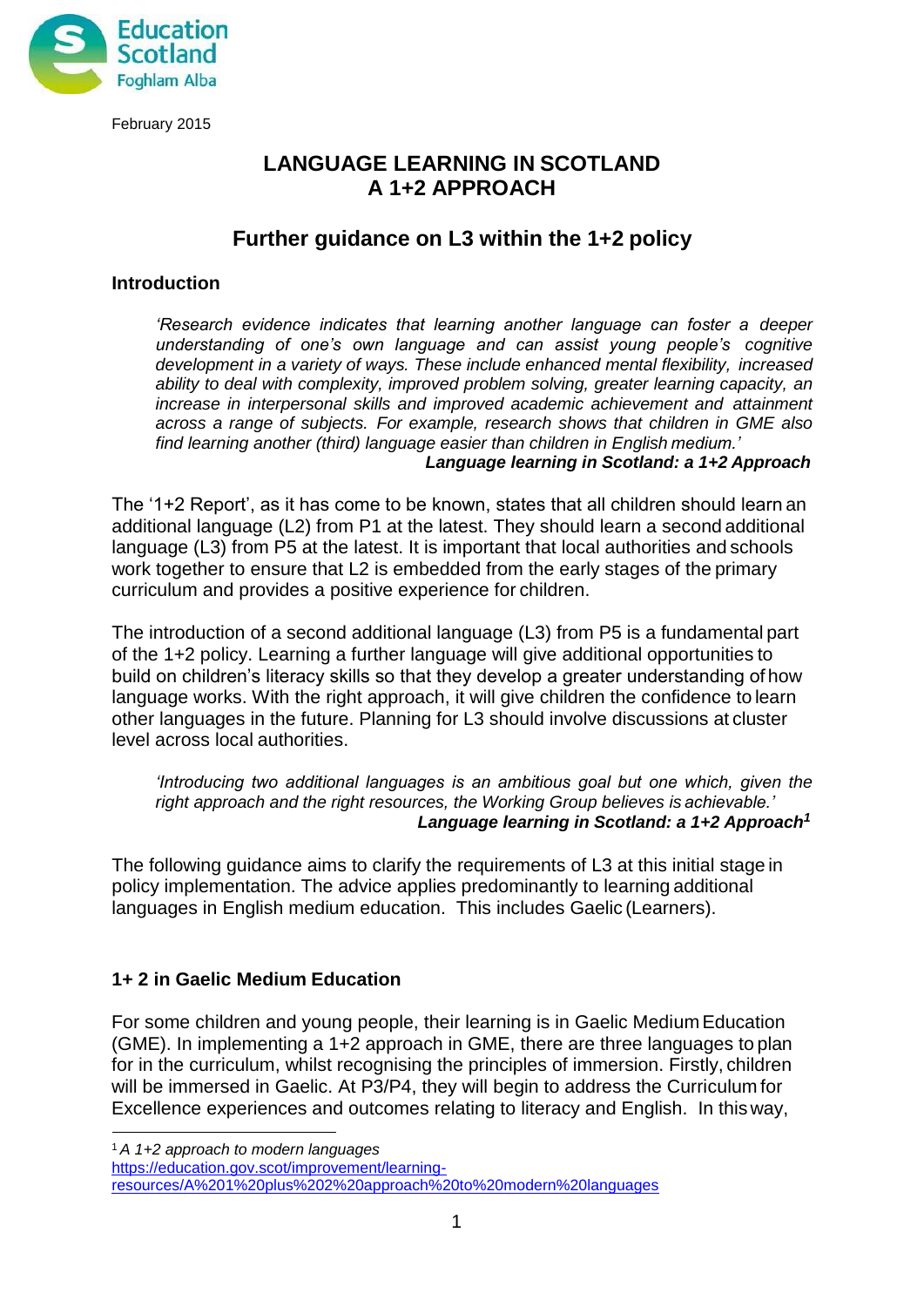

these children will have the opportunity to experience the benefits of bilingualism.As expected within the 1+2 approach, they will have the potential to develop skills, knowledge and an understanding of how languages work. These transferable skills will assist them in their learning of the second additional language, L3, to which children learning in GME will be introduced by P5. The pace of learning and progress should be monitored and tracked carefully to ensure learning that is challenging, sets high expectations and meets children's particular needs. During S1 to S3, young people should have opportunities to continue learning this second additional language, L3, along with English and Gàidhlig, as part of a progressive experience. For further advice, please read the Education Scotland publication[,The](https://education.gov.scot/improvement/practice-exemplars/aite-foghlam-gaidhlig-3-18-ann-an-ionnsachadh-canain-ann-an-alba-modh-obrach-1-2-the-role-of-gaelic-education-3-18) [Role of Gaelic Education 3-18 in 'Language Learning in Scotland: A 1+2Approach](https://education.gov.scot/improvement/practice-exemplars/aite-foghlam-gaidhlig-3-18-ann-an-ionnsachadh-canain-ann-an-alba-modh-obrach-1-2-the-role-of-gaelic-education-3-18)

### **L3 in context**

Primary schools are not restricted in their choice of L3 by what the secondary school can offer. There is no expectation that the secondary school offer the same L3 as was studied at the primary stages, although this would be ideal. However, it is important to see the delivery of L3, both in the primary and the secondary sectors, as part of a cluster approach to 1+2 provision. Secondary staff should know the level of language skills children have developed and the way in which they are accustomed to learn. For example, are children familiar with the use of a bilingual dictionary? Do they know how to skim and scan a text for information in the additional languages? Do they listen for key words in an oral text? Can they read clearly and present their work orally to an audience? With this knowledge, the secondary school can build on these generic skills.

*'It is important that the introduction of the L2 and L3 languages be seen holistically within the school's development of the curriculum, and not as an 'add on', which is how the introduction of language teaching at the primary stages has sometimes been seen in the past*.'

#### *Language learning in Scotland: a 1+2 Approach*

Seeing languages as part of the development of generic language skills helps us make links with literacy development, even where children cannot learn the same L3 over the whole of P5 to P7 and into the secondary school. No language learning should be seen in isolation.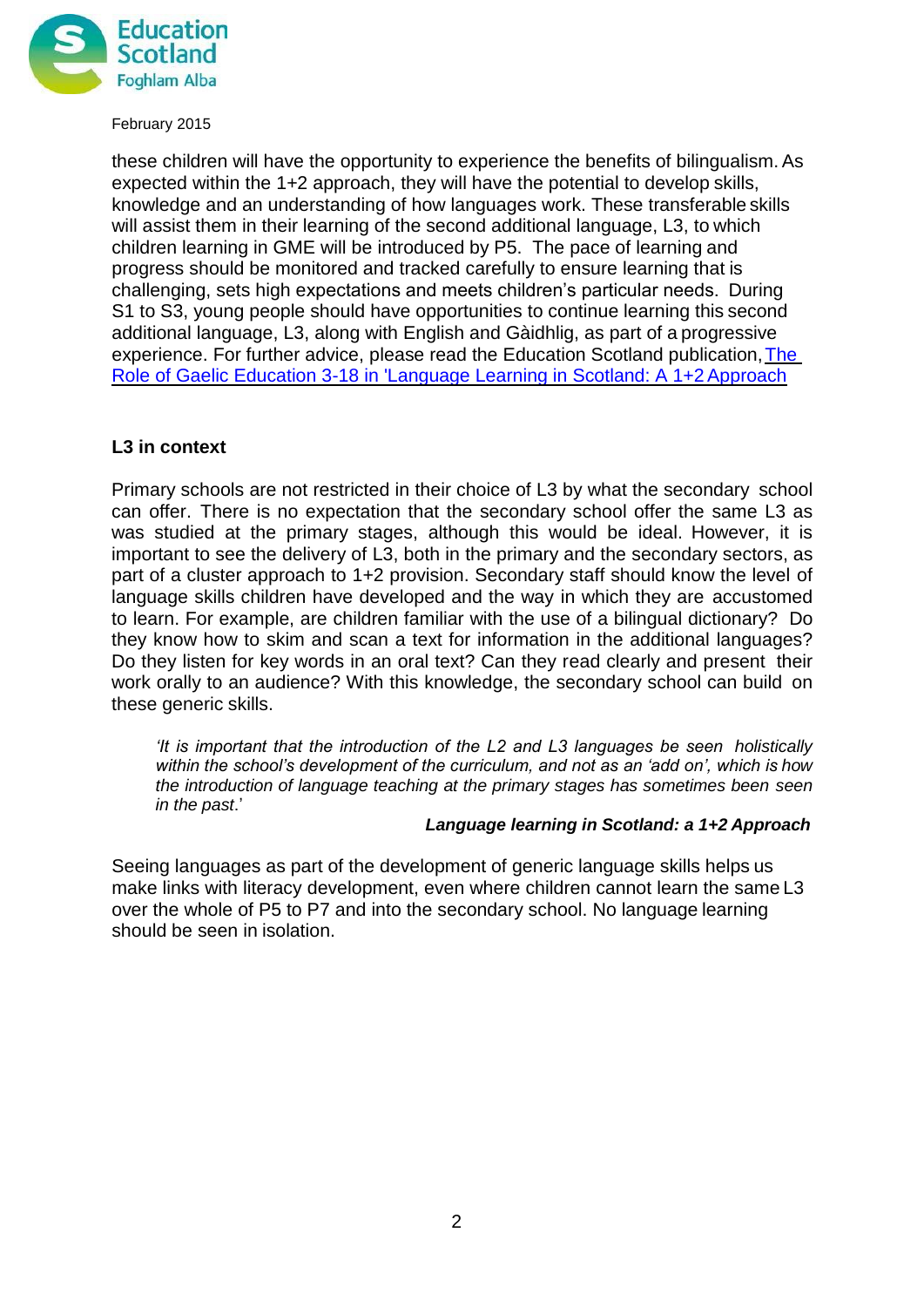



# **1 + 2: Building skills in language learning**

 $L2$ P1 to S3 L3 From P5 at the latest

### **\* Knowledge about language**

#### **There should be a focus on:**

- continuity and depth for the first additional language (L2);
- building on skills and strategies in the significant aspects of language learning: talking, listening, reading and writing, along with knowledge of how language works, for all languages learned;
- building confidence in the ability to learn any language and an interest in doing so;
- developing cultural knowledge of our own and other countries; and
- seeing the connections between different languages and how they link with the mother tongue.

# **Building skills and capacity for the future**

#### **Which language?**

The 1+2 report does not stipulate which language should be studied for L2 or L3. There are more restrictions on the choice of L2 since it must be a language which children can continue to study at secondary school to the level of a National Qualification. For L3 however, there are no such restrictions in terms of continuity into the secondary school. Moreover, it is not realistic to expect that all primary teachers be trained to deliver an in-depth experience of two languages, particularly at this stage in the development of the policy. Allowing primary schools to choose their L3 gives scope for schools to deliver a language which suits their local circumstances and allows them to capitalise on available resources. For example, a number of schools have experimented with support from native speakers, working with the primary teacher, to deliver another language. Other schools have enlisted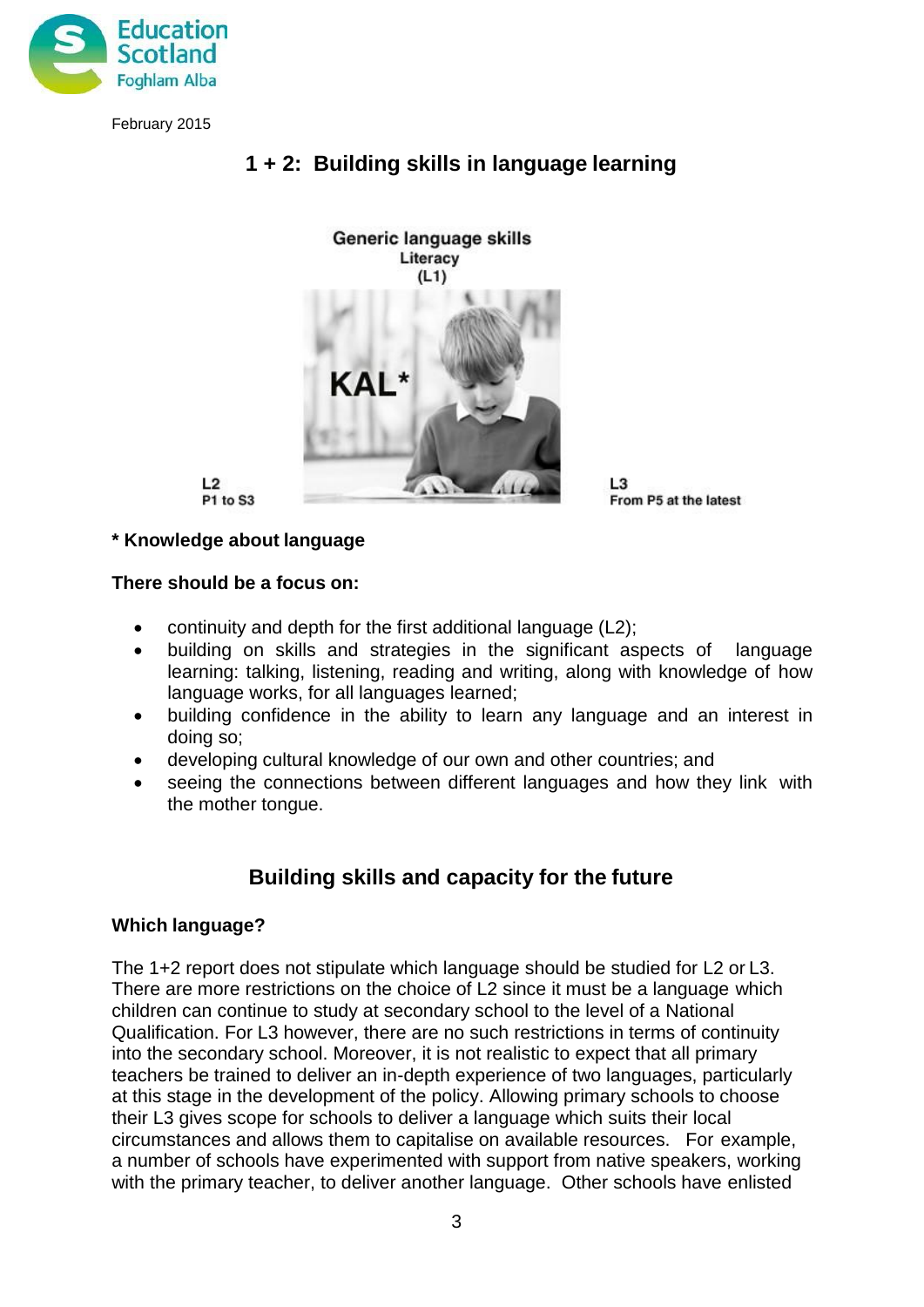

the support of a native Chinese teacher of Mandarin through the Confucius Hub network. This has the additional bonus of presenting a living example of the culture of another country. In the same way, local authorities which have modern language assistants (MLAs) have the opportunity to devote some of the assistants' time to the primary sector.

*'The languages spoken increasingly in communities throughout Scotland offer schools and learners the chance to learn more about their own and other cultures.' Language learning in Scotland: a 1+2 Approach*

Learning about other cultures is, of course, a part of language learning. However, it is not intended that learning L3 should mean lessons in culture only, with a few words of language added in. Rather, learning about the culture should be integrated naturally into language learning. The key objective is learning the language.

## **L3 in the primary sector**

#### **How may L3 be delivered?**

What does *Language learning in Scotland: a 1+2 Approach* say? Considerthe following extracts from the report.

*'Schools should consider how native or fluent speakers of additional languages with appropriate skills could be deployed to support the work of teachers.'*

*'The use of a planned interdisciplinary approach and aspects of citizenship and international education would be one way of introducing the L3 language. Increasing use of planned interdisciplinary learning (one of the four contexts for learning within CfE) can facilitate learning about aspects of other countries across the curriculum. In primary schools for example, projects about other countries can involve aspects of language, geography, history, environmental studies and the expressive arts, together with health and wellbeing. The other country can become a focus for learning across the school. Similarly, a focus on Scotland can be a pathway to Gaelic and Scots.'*

Ideally, children would experience the same L3 from P5 to P7, taught by a trained primary language learning (PLL) teacher and those children would then have the option to choose L2 or L3 at secondary school. However, this will not always be possible for a number of reasons, particularly at the initial stages of introducing the policy requirements. Therefore, at the primary stages, **provided that an L3 is a planned part of the curriculum at P5, P6 and P7**, it may be introduced in anumber of other ways, each of which will have particular benefits. Schools will choose to introduce L3 in a way which suits their own circumstances. The following options represent a possible way forward:

 The same additional language taught over the whole of P5 to P7 through a regular slot each week, in much the same way as an additional language was delivered in the past, with some integration across the school where possible.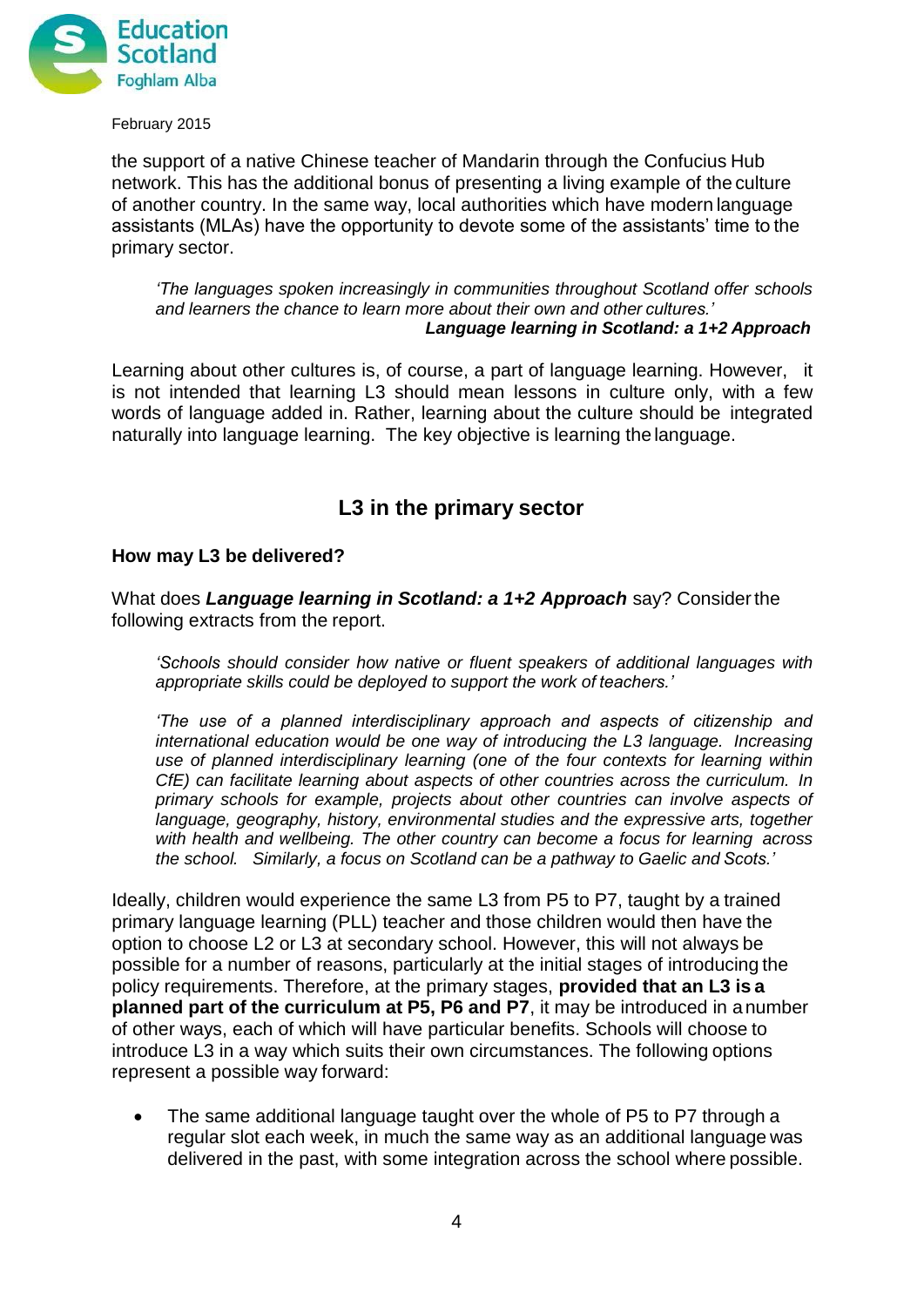

- The same additional language taught over P5-P7, in blocks of time over the three years. In best practice, the L3 would continue to be used where possible between teaching blocks, to maintain those skills.
- An additional language introduced as part of an interdisciplinary (IDL) project over a number of weeks. If this option is chosen, a different L3 may be delivered each year, to fit in with themes being introduced elsewhere in the curriculum. For example, a topic on China would lend itself to the introduction of Mandarin. A topic on Learning about Scotland could lend itself to the study of Gaelic.
- An additional language may be introduced through input over a period of time from the class teacher or from someone else. If this option is chosen, it is possible to introduce a different L3 each year, to fit in with the resources available locally at that time or the themes being delivered. This could be lessons from another teacher in school who is able to teach a different language from the L2, thanks to previous MLPS or GLPS training or a degree qualification for example. It could be through lessons from a Tianjin teacher linked to a Confucius Hub in the local area. It could be input from a languages specialist at the associated secondary school. It could be through input from a native speaker such as a MLA, a parent or a university student. All of these would be working with the class teacher who would often be learning along with the children.

In recent years, there have been projects involving native speaker university students working in schools in the surrounding areas to introduce their language to children. There are clear guidelines to follow if this route is chosen. More information on this can be found in the Education Scotland report on the early learning of Chinese project in East Lothian.

[http://www.scilt.org.uk/Portals/24/Library/news/2014/November/East%20Lothian%20](http://www.scilt.org.uk/Portals/24/Library/news/2014/November/East%20Lothian%20Early%20Chinese%20Learning%20Project%20final.pdf) [Early%20Chinese%20Learning%20Project%20final.pdf](http://www.scilt.org.uk/Portals/24/Library/news/2014/November/East%20Lothian%20Early%20Chinese%20Learning%20Project%20final.pdf)

A big change in thinking for primary language learning has been the integration of the language into the life of the school and the rest of the curriculum. To achieve this fully with two languages is demanding. At which point would the teacher use L3 instead of L2 for taking the lunch choices or taking about colour in art for example? It may be appropriate to view the L3 as the language which is studied at certain times in the week. During those times, teachers would make every effort to use the language throughout the lesson for praise, classroom instructions and so on. Forthe rest of the week, teachers could continue to use L2 as the integrated language. However, flexibility around the use of the two languages is essential and teachers will decide, in their own context, which language to use in particular circumstances across the curriculum.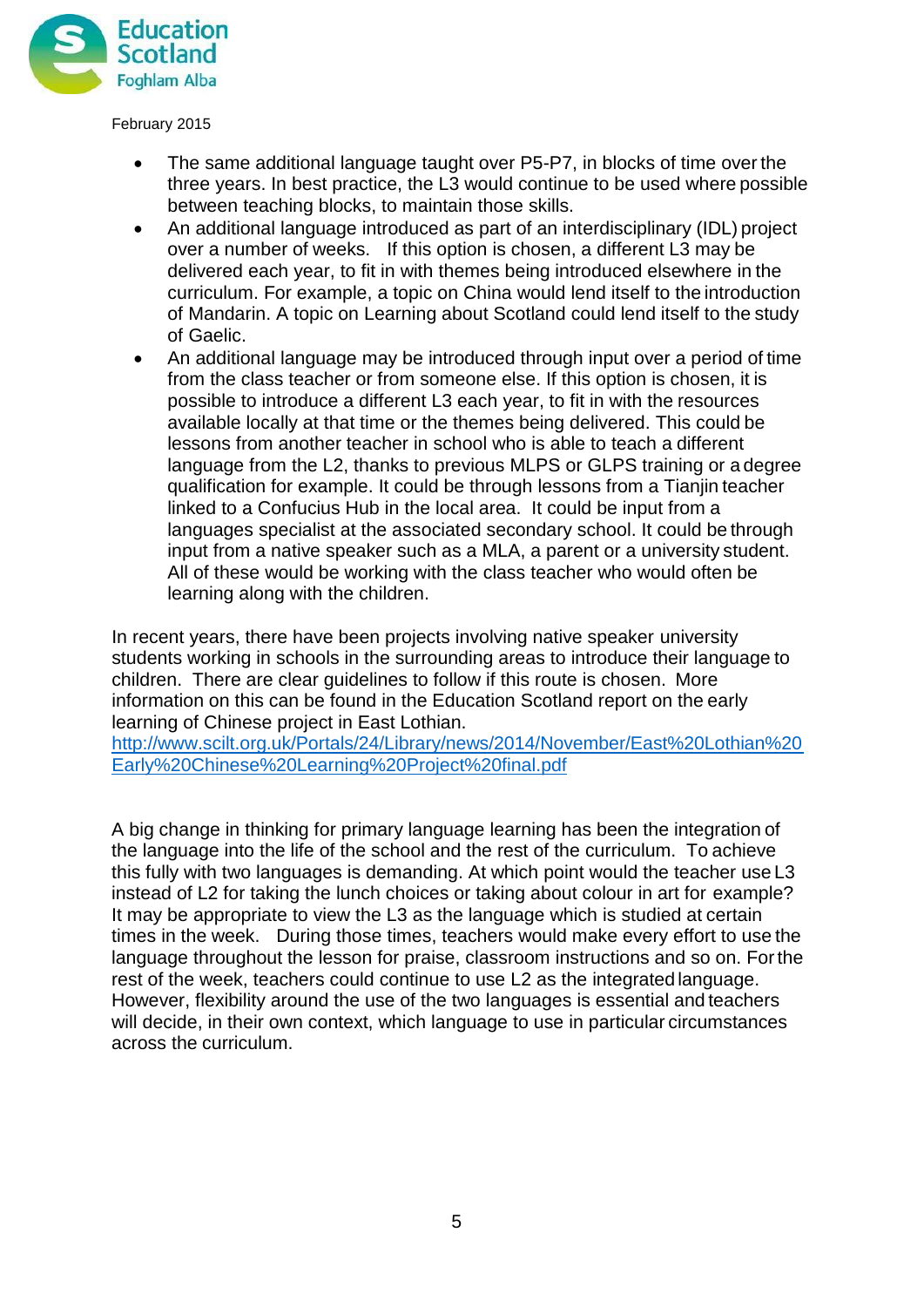

#### **How much language should be delivered?**

Once again, what does the *Language learning in Scotland: a 1+2 Approach* report say?

*'The ability to take part in a few simple transactions, enjoy listening to a song in another language and understand some personal information, for example, would be meaningful and achievable. While the depth of L3 language learning will be less than that relating to L2, it is important that the quality of the language experience for pupils should be high with appropriate progression for the learner.'*

*Language learning in Scotland: a 1+2 Approach*

Where L3 is introduced through an insert, an interdisciplinary project, or input from a native or fluent speaker working with the class teacher, particularly where the language is different each year, less depth would be expected. However, what is not acceptable is an input where children learn a lot about the culture of the country but are restricted to saying a few rote-learned words or phrases in the language.

The following guidelines should apply:

- The experience must be progressive. In other words, children will learn sufficient vocabulary and knowledge of the language to go beyond words and produce sentences.
- Children will continue to build on language learning skills. Examples include working out the meaning of a simple text by using strategies learned through literacy and through the study of L2, and using a bilingual dictionary effectively.
- They will learn to understand and use the language, building skills in talking, listening, reading and basic writing.

#### **What will this level of language look like?**

As a minimum, children should be able to:

- deliver simple sentences orally to talk about themselves, a theme of their choice or a theme they have studied.
- understand simple spoken text in the additional language such as someone talking about their likes and dislikes.
- hold a simple conversation about themselves or perhaps for simple role plays.
- decode a simple text which contains words they do not know, working alone or collaboratively.
- write a few sentences or phrases, with support.

However, the language used with P5 to P7 should be appropriate to their interests, their stage in learning and the literacy and language learning skills already developed. Children at P5 will have a different level of literacy skills from children at P1 and this should be reflected in the language work done at this stage.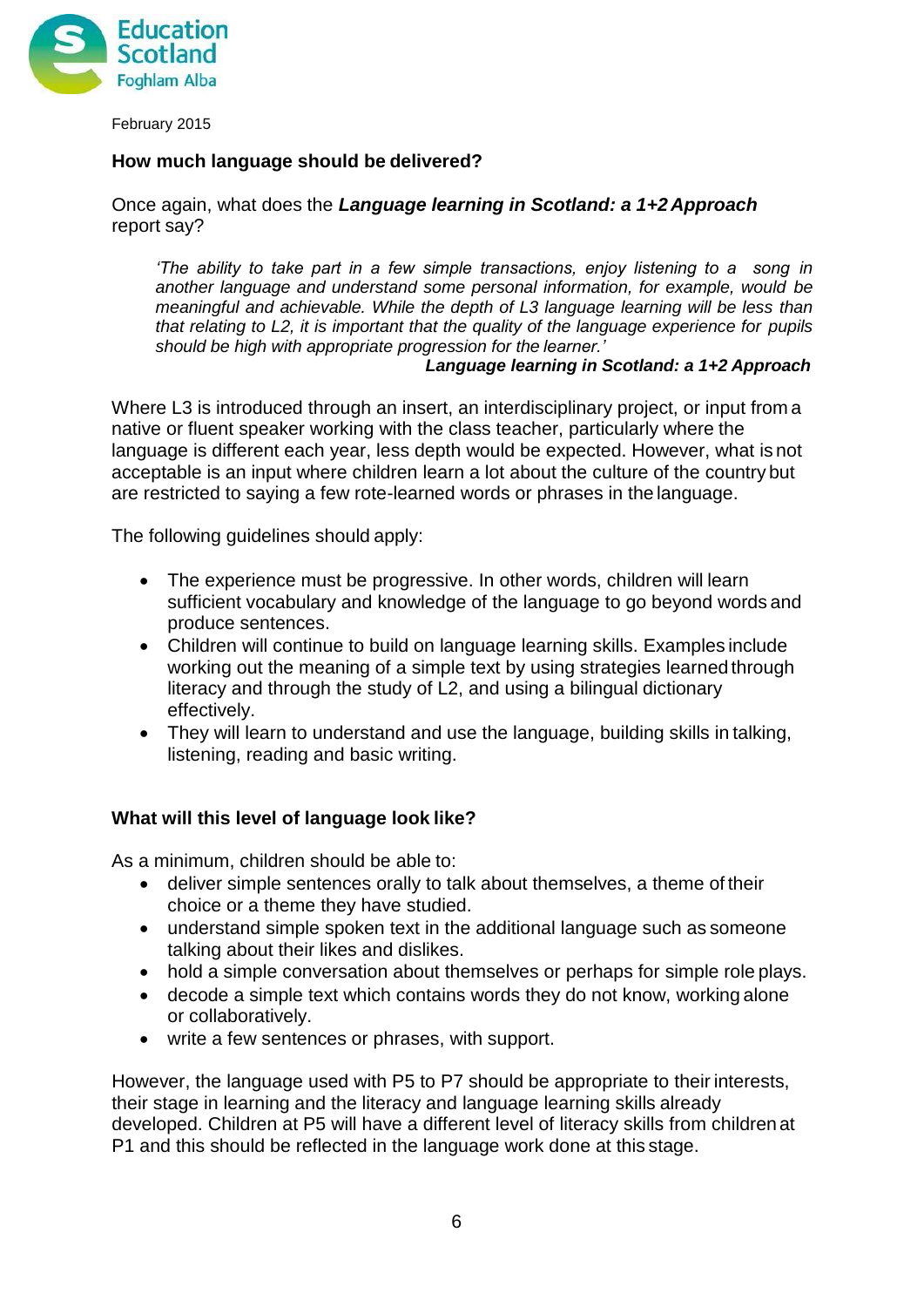

Some schools are planning to deliver the same language as L3 throughout P5 toP7. This would allow secondary schools to offer the L2 or the L3 at S1. For this to be viable however, children should have had the opportunity to achieve at second level in the L3. The expected skills for second level in a modern language are outlined in the Education Scotland framework for primary language learning and in the Education Scotland *Assessing Progress and Achievement in Modern Languages*  document, available at the following link.

[Progress and achievement resource -](https://www.scilt.org.uk/News/NewsView/tabid/1311/articleType/ArticleView/articleId/6277/Modern-Languages-Assessing-progress-and-achievement-in-significant-aspects-of-learning.aspx) Modern languages - Learning, teachingand [assessment](https://www.scilt.org.uk/News/NewsView/tabid/1311/articleType/ArticleView/articleId/6277/Modern-Languages-Assessing-progress-and-achievement-in-significant-aspects-of-learning.aspx)

For Gaelic (Learners), please refer to the Education Scotland document *[Assessing](https://education.gov.scot/improvement/Documents/assess7-progression-Frameworks-LiteracyG%c3%a0idhlig.pdf)  [Progress and Achievement in Gaelic](https://education.gov.scot/improvement/Documents/assess7-progression-Frameworks-LiteracyG%c3%a0idhlig.pdf) (Learners).*

## **L3 in the secondary sector**

#### **Who will deliver and how?**

At the secondary stages, young people should be taught by a suitably qualified languages specialist. However, in some circumstances, where the input is not intended to lead to a qualification, it may also be appropriate to make use of native/fluent speakers, often working with the languages specialist, to introduce another language. This would include the use of a Tianjin teacher through the Confucius Hub initiative or a German Educational Trainee teacher for example.

Ideally, as noted for the primary stages, children would experience the same L3 from P5 to P7 and those children would then have the option to choose L2 or L3 at secondary school. The language not chosen for study at this stage could be picked up again at some point during the broad general education (BGE) or during the senior phase. However, this will not always be possible, particularly at the initial stages of introducing the policy requirements in full. Therefore, in the secondary sector, L3 may be delivered in a range of ways, **provided that an L3 is a planned part of the curriculum for all during the broad general education.**

*'In terms of the L3 language, a number of approaches are possible besides a full subject option. For example, during the broad general education a new language could be taken forward through a carefully planned interdisciplinary approach, or through an elective or enrichment activity which runs for all or part of the session. These options should be introduced in a way that allows for genuine progression in L3 , which would ideally be the third language children had learned in primary school. The L3 language could thereafter be studied for certification purposes within the senior phase, based on learner choice. Such certification need not mean a full SQAcourse.' Language learning in Scotland: a 1+2 Approach*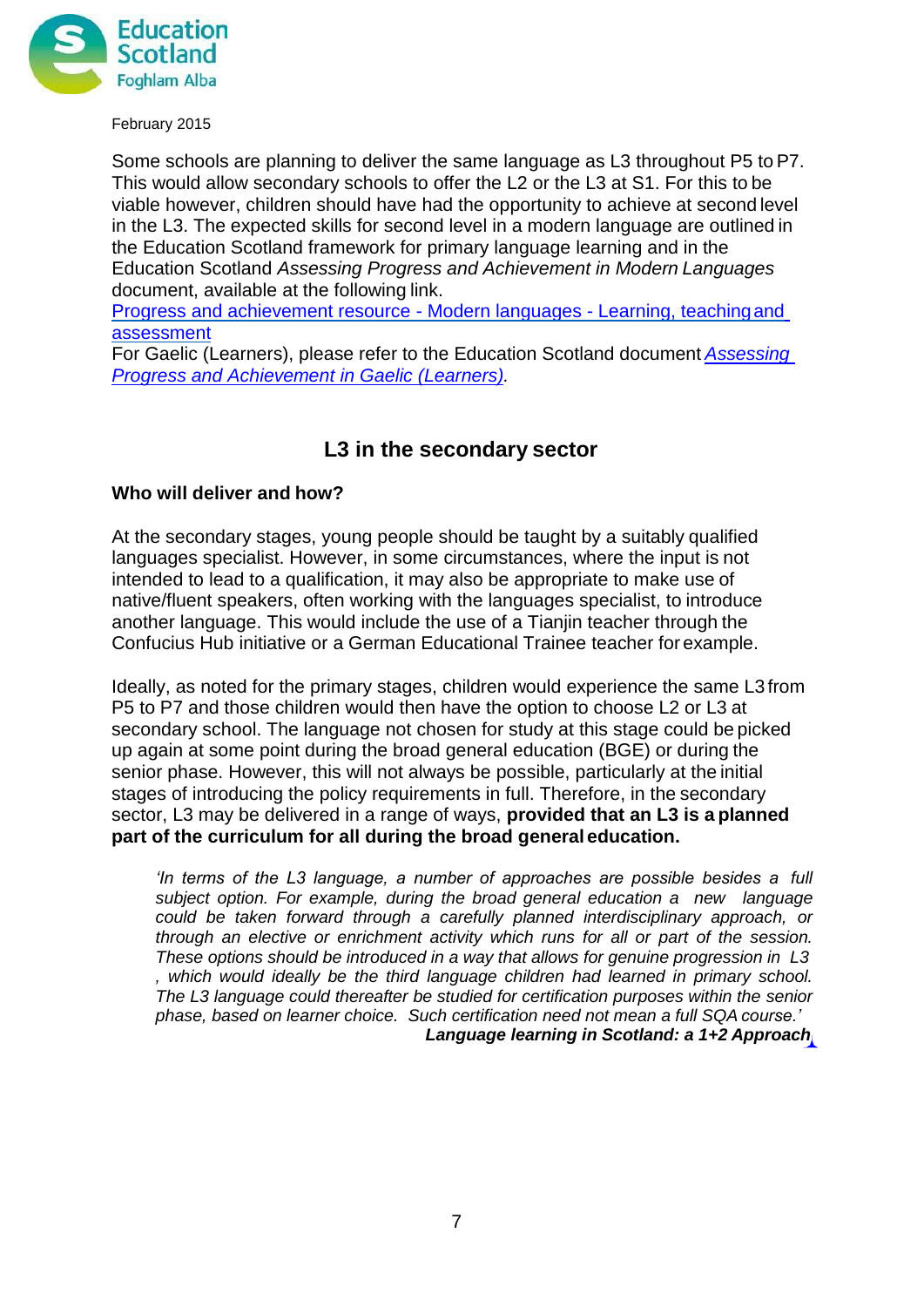

Schools will choose to introduce L3 in a way which suits their own circumstances. The following options represent a possible way forward:

- L3 as a full option to study a second language throughout S3. Through this option, young people would be aiming for a National Qualification in the senior phase.
- L3 as an elective, insert or 'masterclass' at any stage over the broadgeneral education.
- L3 as part of an IDL project at any stage over the broad general education. This is arguably more difficult to organise at the secondary stages and to give sufficient time to study of the language. However, it may be that the physical education department intends to take a skiing trip to France for example and that learning French would fit in well with preparations.

Whichever option is chosen, it must be the case that, at some point in their broad general education, all young people continue with some study of an L3 from the primary school, or are introduced to a different additional language. **This doesnot mean that all young people have to study two languages in full over the whole of S1 to S3.** It does mean that care must be taken in studying each young person's developing profile over this time, to ensure that it includes study of an L3 at some stage. This is both realistic and achievable. It will build on the language skills developed at the primary and secondary stages and ensure that young people can continue to develop confidence in learning other languages.

However, the following advice from the Working Group remains important:

*'While the Working Group believes that this second language should be introduced in a way that allows for genuine progression in language acquisition, this does not necessarily mean to the same degree of depth as the first language. It is important that the introduction of a second additional language does not undermine pupil progress in the L2 language.'*

#### *Language learning in Scotland: a 1+2 Approach*

In other words, care must be taken to ensure that the introduction of L3 is not at the expense of L2. Taking time away from the allocated L2 time to bring in a second language puts young people at risk of not achieving sufficient depth in L2 to allow maximum performance in National Qualifications in the senior phase.

#### **How much language should be delivered?**

The 1+2 report is clear in stating that the L3 does not have to be studied to thesame depth as L2. However, as with L3 at the primary stages, it should still be a meaningful experience offering appropriate progression for thelearner.

It is a valid exercise to introduce study of an additional language during the broad general education, even without accreditation, particularly if the study encourages young people to return to that language at some point in the senior phase. However, where possible, accreditation of additional language study would be a welcome addition to a young person's portfolio of achievements. For example, it is quite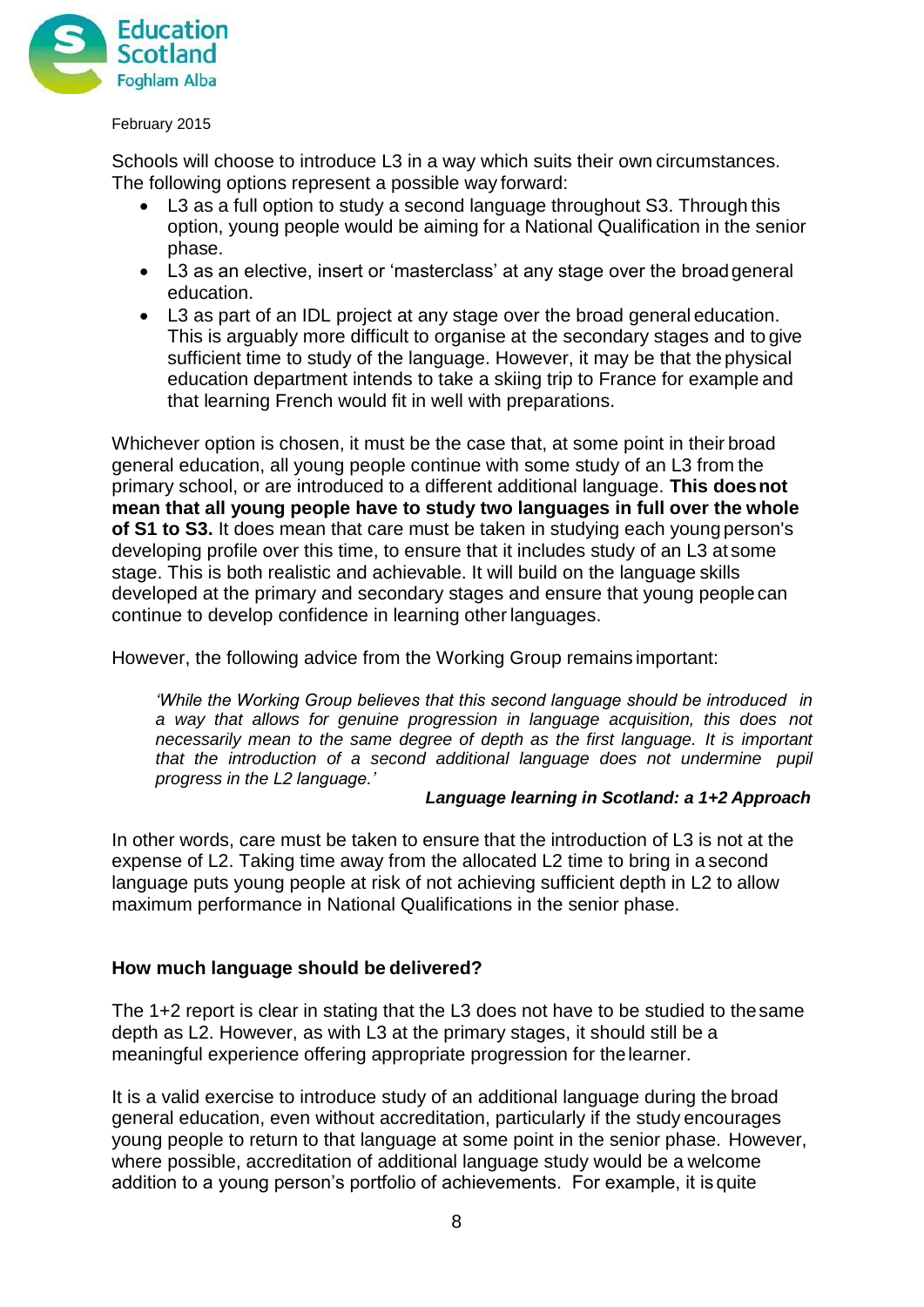

possible for young people to achieve a Languages for Life and Work (LLW) awardor a Scottish Studies award for those studying Gaelic, at S3, through an insert or elective.

At the secondary stages, the same basic principles apply as at the primary stages.

- The experience must be progressive. In other words, young people will learn sufficient vocabulary and knowledge of the language to go beyond words and produce sentences.
- They will continue to build on language learning skills. Examples include working out the meaning of texts by using strategies learned through literacy and through the study of L2, and being able to pick out key words and respond appropriately in a conversation where unknown words are used.
- They will learn to understand and use the language, building skills in talking, listening, reading and basic writing.

At the secondary stages, where the L3 will be taught by a suitably qualified languages teacher, a good amount of language can be introduced and used well, in a relatively short period of time. Examples exist of delivering the LLW award effectively in two periods per week over a year.

An elective lasting for two periods a week over a term may still provide ameaningful, progressive experience, particularly if it links in to other areas of the curriculum, as described earlier.

What would not be acceptable is an input which does not go beyond word level and which focuses mainly on developing knowledge of the culture of the language. The main focus has to be on learning to use the language in a meaningful way, while at the same time building confidence in learning other languages.

For both the primary stages and the secondary stages, it is not possible to outline a specific number of hours or periods which would constitute an appropriate L3 experience. Nor would this be desirable. We all know that much can be achievedin a more condensed period of time where the objectives are clear and the input is well planned to deliver them. There should be clear objectives for what the course or programme aims to deliver in terms of skills and knowledge about language, within context. Planning should ensure that these objectives can be achieved and that young people have the opportunity to develop all four skills. In this way, the L3 experience can be challenging, meaningful and enjoyable.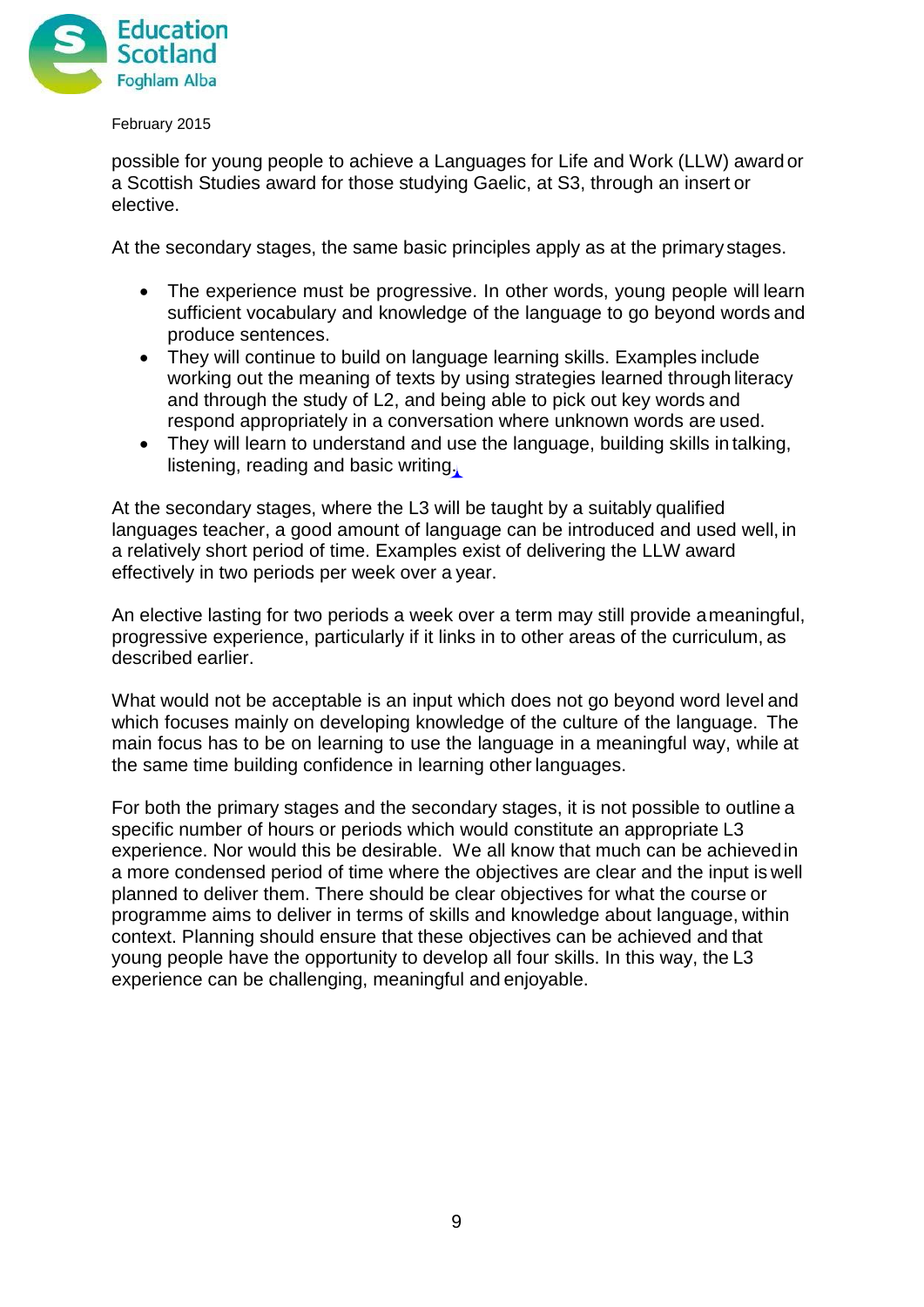

## **Sample case studies**

### **What might L3 look like?**

What is clear is that there are many ways in which L3 may be delivered successfully. However, clear aims and careful planning need to accompany all initiatives. It may be helpful to consider the following sample case studies and reflect on a number of questions:

- Are the language learning aims of the project clear and challenging enough?
- Will children receive a progressive experience in terms of knowledge about language and vocabulary?
- Will they develop their language skills, building on their literacy and L2 language skills?
- Will they be able to talk, listen, read and write in L3, albeit at a basic level?
- Will they learn about the country or countries where the language is spoken?
- To what extent are children and young people building on prior learning?

#### **Sample primary case studies**

*Please note that these case studies are hypothetical and that real case studies will be published online as they become available.*

**1.** A term of Polish with support from parents who are native Polish speakers. Children engage in an investigative project on Poland, learning to talk about themselves in Polish and learn to read some short stories in Polish.

*This sounds promising but it is not clear how much input there was. In other*  words, a term sounds good but was the language delivered regularly over that *time and for how long each time? Was it reinforced at all when the parent was not there?*

*It is clear that the children would learn about the culture of the country. It is also clear that they would develop talking, listening and reading skills. In order to do this, they would usefully use and develop existing language skills. It would also be expected that the children would develop their knowledge about language and their vocabulary in order to talk about themselves and read successfully in the language. However, there is no reference to writing.*

**2.** Children investigate Chinese culture and learn to say numbers, greetings and some Chinese words for food as part of a four-week interdisciplinary project covering language, geography and health and wellbeing.

*In this instance, we can be clear that this input would not fulfil the criteria for a successful L3. Four weeks of anything less than intensive language work is unlikely to achieve sufficient progression in the language. Moreover, children*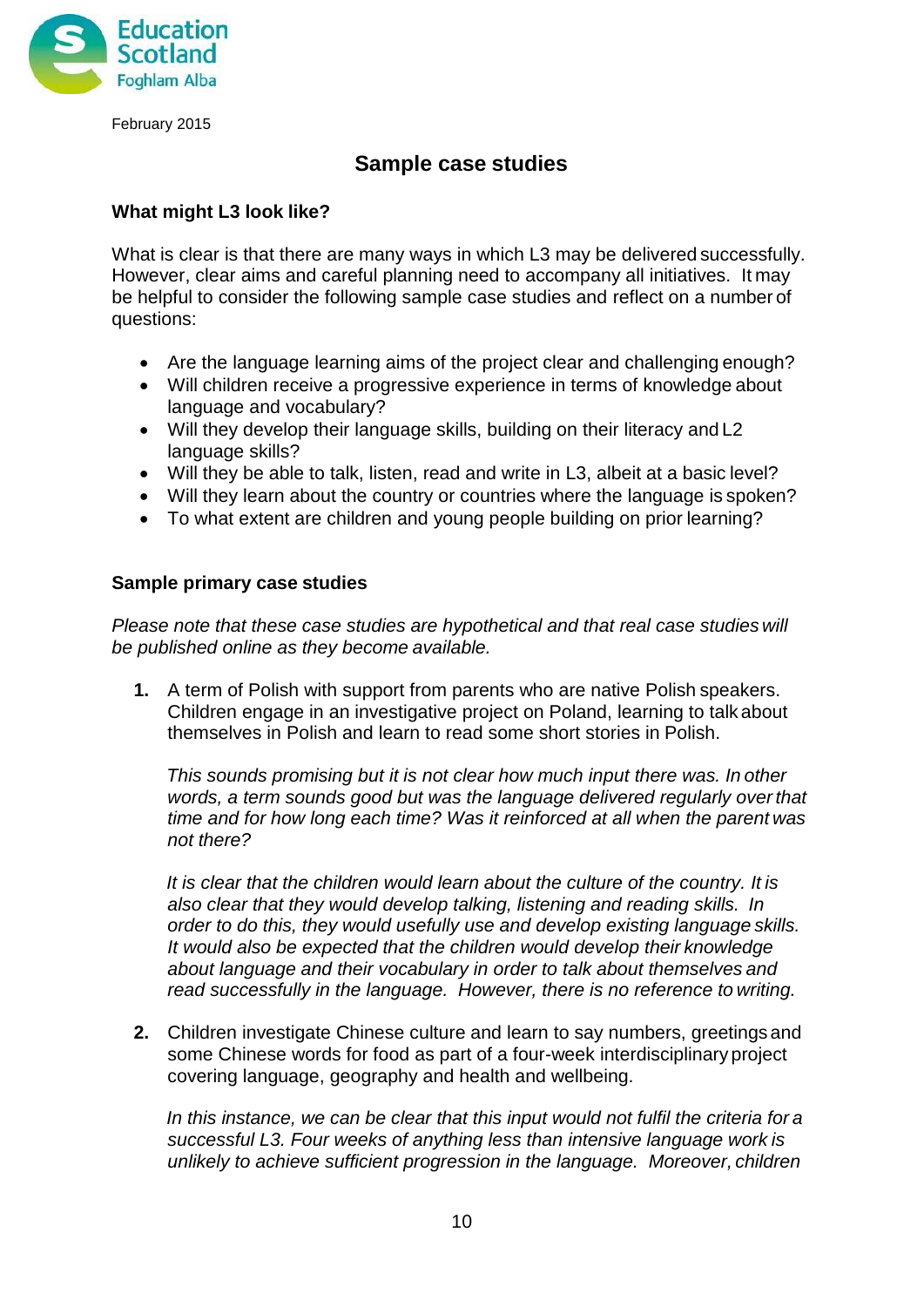

*do not appear to be going beyond word level, and fairly basic word level at that.*

**3.** Children are learning French from P1 to P7. They are learning Spanish from P4 to P7 because there are enough trained teachers in the school.

*This sounds like a thorough introduction of L3. There are sufficient trained teachers in the school to introduce a second language from P4 onwards. It does not say that the class teacher will be teaching the class and that may not be the case. This is perfectly acceptable for L3. The input may be every week over the whole of this time or in blocks of time, for example. Again, this is acceptable. With appropriate planning, there is ample scope here to provide a meaningful experience of a second additional language.*

**4.** Children are learning Spanish before going on a trip to Spain. They learn some facts about Spanish culture, learn to give personal information and talk about their likes and dislikes. They use their knowledge of decoding texts to work out some fairy stories in Spanish.

*In this example, we do not have enough information to evaluate this proposal. There is no indication of the time being allocated to this. Is it a fortnight before going to Spain for example, or a term?*

*What is positive is that the children are learning to use sentences and to hold a simple conversation. They are also learning to read stories of interest, with unknown vocabulary. With more information about the amount of language covered and about what the children can do, we could come to a judgement.*

**5.** For L3, a primary school has planned a P5 to P7 programme, consisting of an annual input on learning Gaelic which is delivered by Fèisgoil<sup>[2](#page-10-0)</sup>. This focuses on the four language skills. The school has audited its curriculum partners for Gaelic and has identified a Gaelic group who will do some singing with the children. Another partner will do some language learning which builds on the work of Fèisgoil. The school has also linked to a neighbouring Gaelic Medium school with the result that one of their senior pupils is doing a weekly session with groups of children where they do language games.

*This is a good example of using partners alongside teachers to help provide Gaelic learning. There is some reference to planning for progression but this would have to be checked further to ensure coherence in children's learning. The use of a senior pupil is a commendable example of giving back toGaelic Education while focusing on developing the skills of the senior pupil.*

**6.** Children are studying Gaelic (Learners) as their L2 from P1 to P7. The school has organised its non-contact time for their teachers to enable an MLPS

<span id="page-10-0"></span><sup>2</sup> Fèisean nan Gàidheal has launched a service - Fèisgoil - to deliver language, music, arts and cultural services to schools, local authorities, public bodies and community groups across Scotland. http://www.feisean.org/en/feisgoil/informat[ion.phphtt](http://www.feisean.org/en/feisgoil/information.php)p://[www.feisean.org/en/feisgoil/information.php](http://www.feisean.org/en/feisgoil/information.php)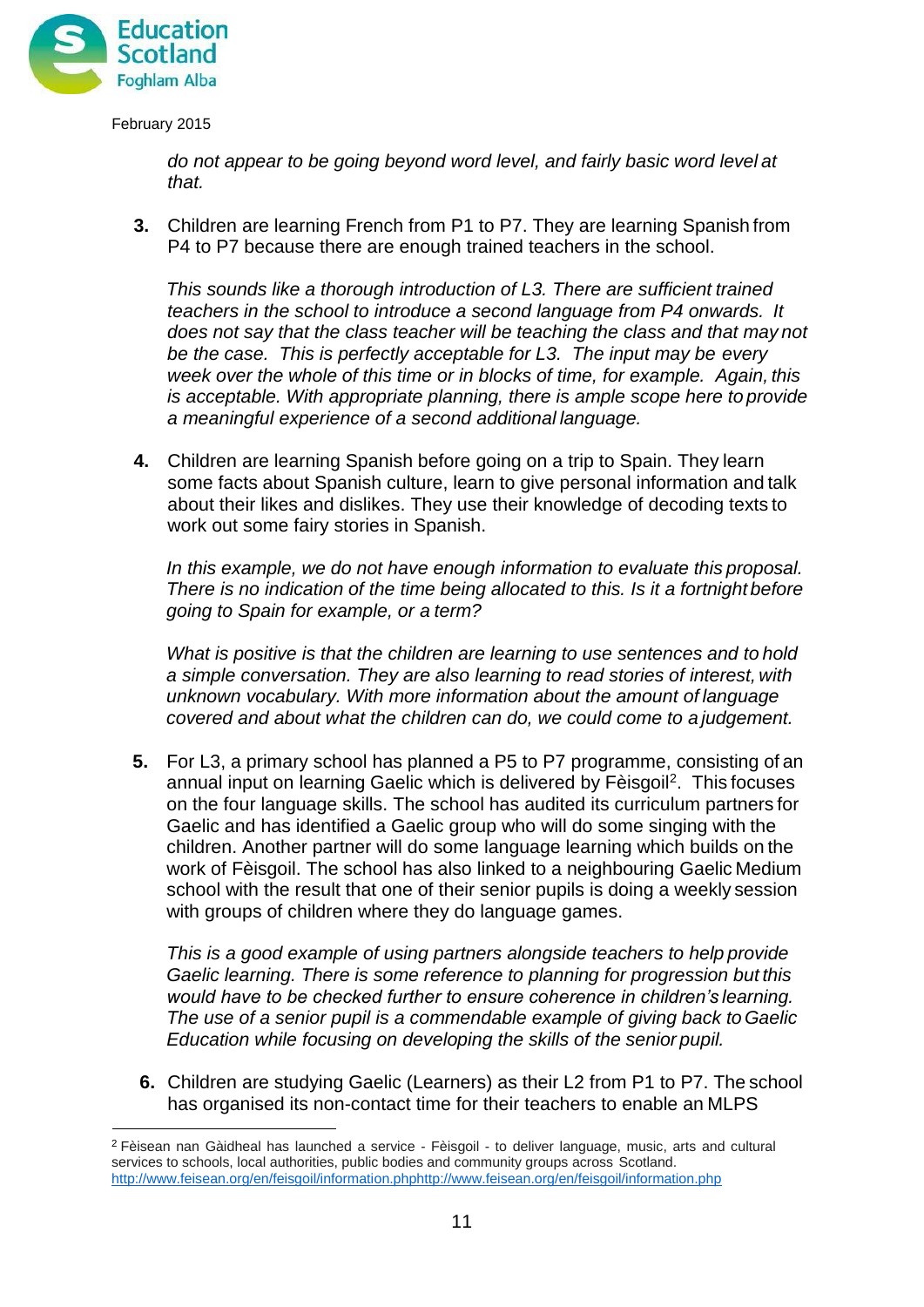

trained teacher to do a weekly lesson of French with each class from P4 to P7.

*This example suggests that the school is planning two additional languages in line with the 1+2 Approach. A trained teacher is introducing a second language from P4 onwards. With appropriate planning, there is ample opportunity here to provide a coherent and progressive experience of a second additional language.*

Time allocation can be a red herring as a long time may be spent delivering very little and, conversely, a lot may be condensed into a shorter period of time. That is why planning for the outcomes to be delivered is so important. However, it is fairly clear that a very short period of time is not going to be able to deliver a sufficient level of skills.

#### **Sample secondary case studies**

*Please note that these case studies are hypothetical and that real case studies will be published online as they become available.*

1. S2 pupils are engaging in a master class lasting 8 weeks. They are taught Spanish in this time by a qualified Spanish teacher.

*We are not clear how much time is allocated to this master class. How many periods does a master class have? One or two perhaps? It is possible to cover quite a substantial amount of language in eight weeks, with a qualified languages teacher, particularly over two periods per week.*

*We would have to know that the language input was progressive and that young people were developing in all four skills. What are the aims of the course? We would hope that the objectives would go beyond the basics of personal information, such as might be covered at S1.*

*What would be useful to young people if they went to the country where the language is spoken? What do they want to learn about? Does the insert correspond to anything happening in school linked to that country, such as an exchange?*

2. S1 pupils are studying Germany in geography. The geography department suggests an interdisciplinary project over 6 weeks, within which the languages staff will teach pupils some basic language to interest them in learning the language later.

*This would not fulfil the requirements of an L3. The focus is very much on a language 'taster', rather than clear objectives for what young people will learn to do in the language. Moreover, there is no indication as to how much time*